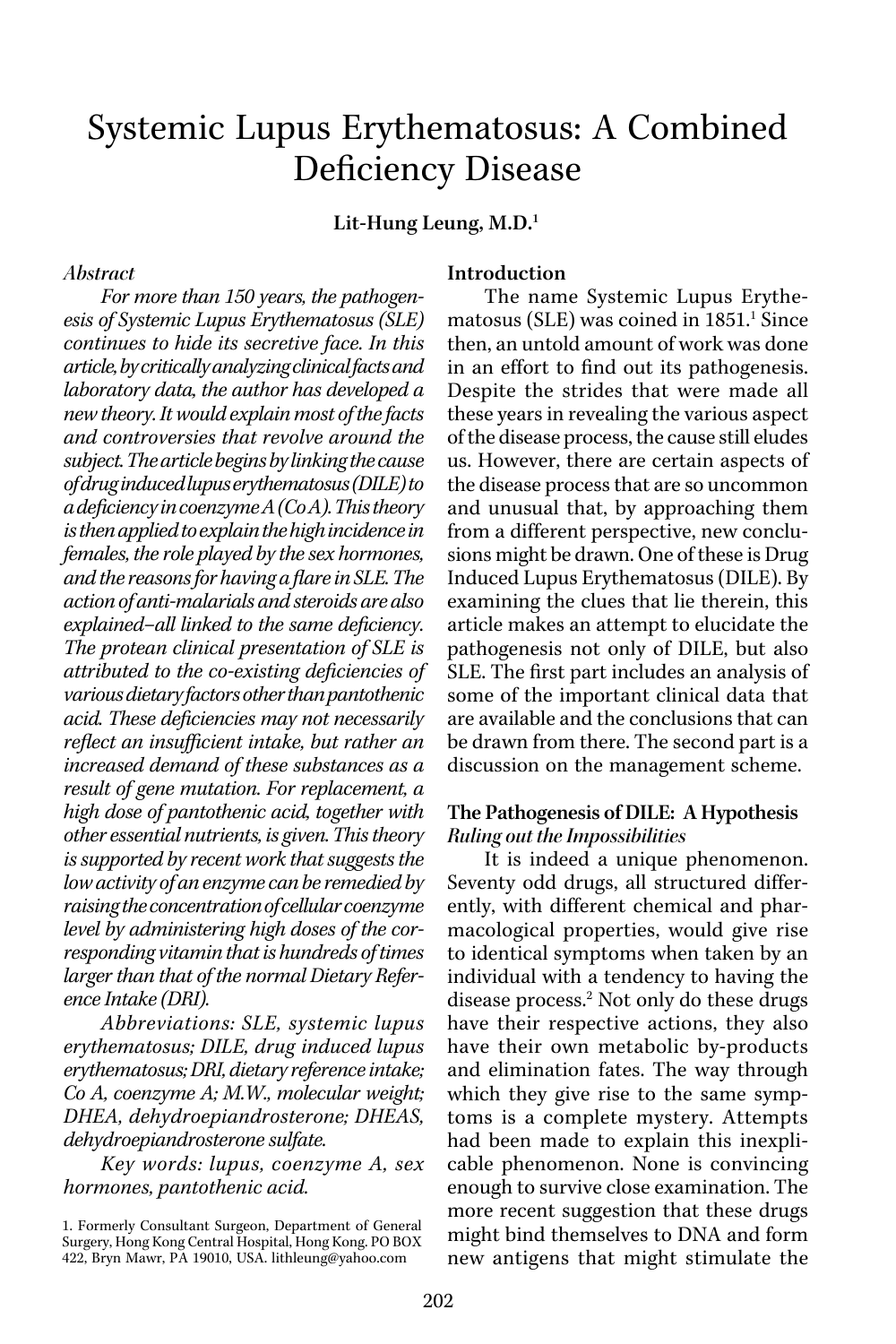immune system in an unknown way also finds little support in experimental and clinical studies.<sup>3-5</sup> If anything, such suggestions would only throw matters into more confusion. We will then need to explain the peculiar properties of these few dozens of drugs that would enable them to form new antigens without the rest being able to do so. Furthermore, there are clear differences among these DILE agents. Some seem to be able to cause symptoms much more easily than the others. It is patently clear that it is not possible to reconcile the clinical observation in this disease process with the present day knowledge and understanding of pharmacology, immunology and medicine. All these arguments point to just one possible conclusion: These drugs simply cannot, by their action, direct or otherwise, be the cause of DILE.

# Looking for a Common Thread

To solve this mystery, the logical approach would be to look for something that is shared among these drugs, for the simple reason that only common properties will give rise to symptoms that are the same. For simplicity's sake, it is easier to narrow down the list of 70 odd drugs to the three drugs that carry the majority of cases of DILE: procainamide, hydralazine and isoniazid. On close examination, they do have just one thing in common from the point they enter the body to the time they are eliminated. It is the acetylation process by which they are metabolized. The acetylation process is not the commonest process for drugs to be metabolized, and it is quite extraordinary that all three are metabolized in the same manner. This coincidence alone is revealing enough that the metabolic process should deserve greater attention. The crucial question here: Is it acceptable, against traditional teaching, to incriminate a metabolic process as the culprit in this mysterious disease? It was Sir Arthur Canon Doyle who once said, "When you have eliminated the impossible, whatever remains, however improbable, must be the truth (The Sign of Four)." Since this is the only material clue, it is worthwhile to give it a close scrutiny and a detailed analysis.

The course, or fate, of a drug after it is ingested is relatively simple. It is absorbed, and even as it is distributed to its final destination, the elimination process begins. At the target sites, the drug exerts its action. This is what is commonly understood about drug actions. Little attention is paid to the elimination process, which usually, but not always, involves some enzymatic metabolic breakdown of the drug, of which the acetylation process is one.

# A Deficiency Theory: Deficiency in Coenzyme A

The acetylation process is relatively simple. It involves the transfer of the acetyl group in acetyl-Co A to the molecule that is to be metabolized, leaving Co A in its thiol form. This will in turn combine with pyruvate and return back to its original form of acetyl-Co A. With this newly formed molecule, the acetylation process can again go on, and on, in like manner, in a cycle, or so it seems. It is generally held that this process of acetylation by acetyl-Co A can go on continuously forever. This is based on the belief that a coenzyme, which often includes a vitamin as a component, is not perishable. With this concept of a coenzyme deeply ingrained in the mind, it is small wonder that any thought that trouble could come up from there is readily dismissed. It is fundamentally important to remember that there is no proof that this cyclical event, as it is pictured in the mind, is absolutely true.

There is another way of looking at this supposedly cyclical event. It no doubt is a cyclical event, but it is unlikely to be a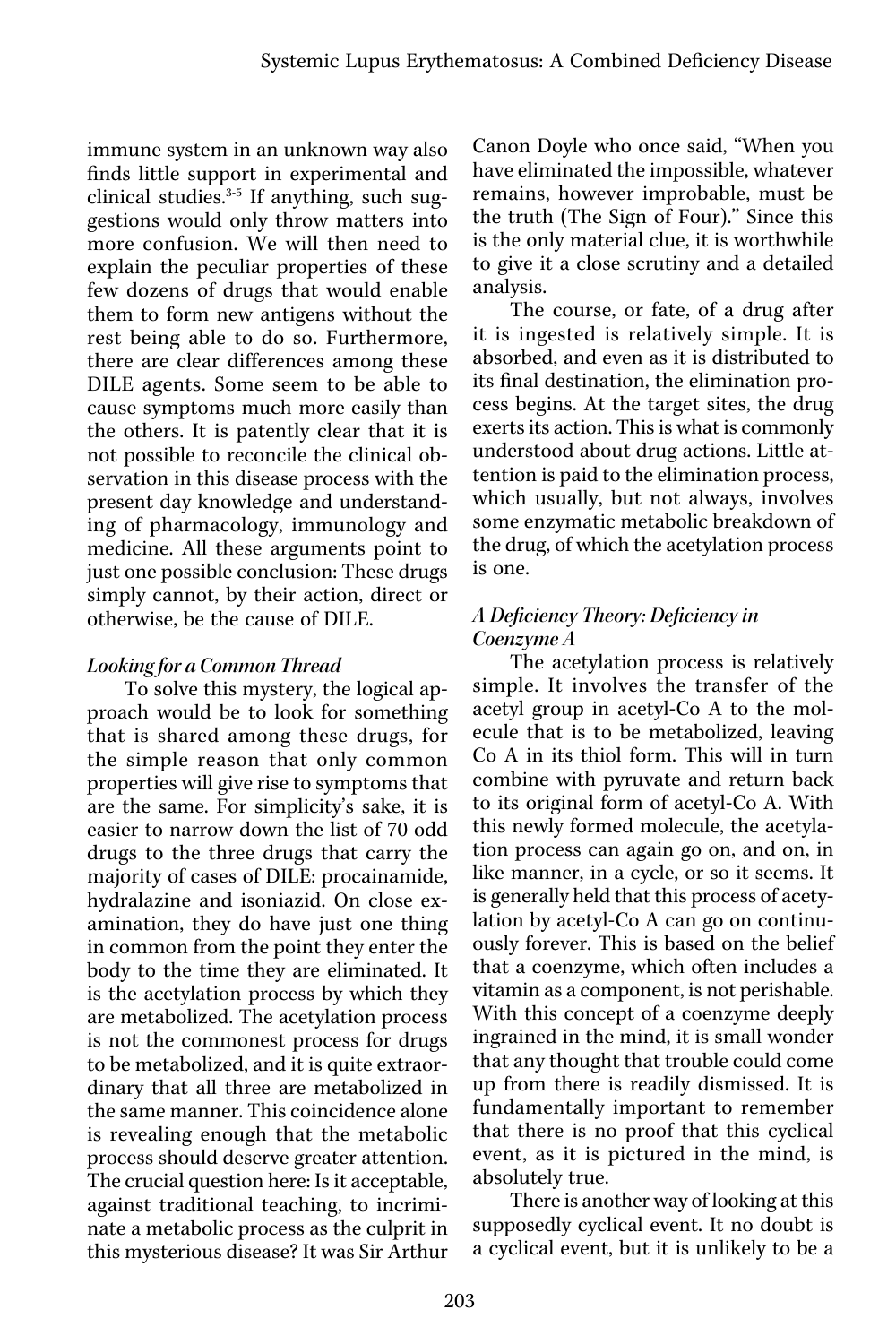perfect cyclical system that incurs no loss of the coenzyme at all times. If such were the case, it would not have been necessary to take in a certain amount of vitamin everyday, for the sake of replenishment. What is likely to happen is that there is always some form of a loss in this cyclical process. A wear and tear process, if you will, that would need maintenance. Depending on the individual's ability to handle this process and other factors, the need for replenishment would differ. In those whose replenishment could barely maintain a positive balance, any additional work that would require more of such replenishment, as when any one of the three drugs is taken, would push the balance into negative territory. Short of additional intake, this negative balance would build up, and in due course a deficiency would occur. It is obvious that, no matter which one of the three drugs is taken, the outcome would be the same. The clinical manifestation of DILE amounts to no more than a shortage of the coenzyme.

The long observed phenomenon that the onset of DILE is typically delayed now finds an easy explanation. It has a lagged period that varies from patient to patient. What it really amounts to is that every individual, aside from having his own pool of reserve of the coenzyme, also has a different capability of managing the wear and tear process. Anytime when the pool of reserve is exhausted, when not enough of the coenzyme is left to serve its various functions in the body, symptoms begin to set in. When the drug is stopped, when things revert back to its former state, when extra demand is no more needed, there is a gradual replacement, and symptoms slowly disappear. This behavior again correlates well with clinical experience.

This theory in essence relates the workload of the metabolic process to the symptoms. The more work that needs to be done, the more will be the loss, the sooner and the more severe are the symptoms. The workload is necessarily directly proportional to the number of molecules taken, which is dependent on the dosage and the molecular weight of the drug.

It is interesting to note that patients on isoniazid, a drug that has a smaller molecular weight (M.W.=137.1) and requires a bigger dosage for its effectiveness than either procainamide (M.W.=271.8) or hydralazine (M.W.=196.6), are less prone to have DILE than the other two. But this offers no contradiction to the present theory. Unlike procainamide and hydralazine, whose main metabolic breakdown pathway is the acetylation process alone, isoniazid has at least two main pathways for its breakdown.<sup>6</sup> There is the hydrolysis process in addition to the acetylation process. In the body, all metabolic processes are in a state of dynamic equilibrium. A drug's metabolic pathway, if found inefficient or ineffective due to a deficient enzyme, will shift to an alternative route whenever possible, one that is next best in doing it. With its ability to do so, isoniazid's chance in causing DILE is reduced. It is well known that the metabolism of any drug, while there is a general pattern for it to follow, shifts and varies all the time, depending on the overall biochemical environment. And that is exactly the reason why some of those seventy odd drugs that cause DILE may not seem to have anything to do with acetylation at all. It is likely that in the metabolism of these drugs, a series of interconnected reactions are involved, and in the course of which the acetylation process is called into play, and shortage of the coenzyme sometimes ensues. Admittedly this is something uncommon. But so are the incidences of many of those drugs that are reported to cause DILE.7,8

 It is perhaps appropriate here to add a few words on how the human body handles a deficiency state. It is important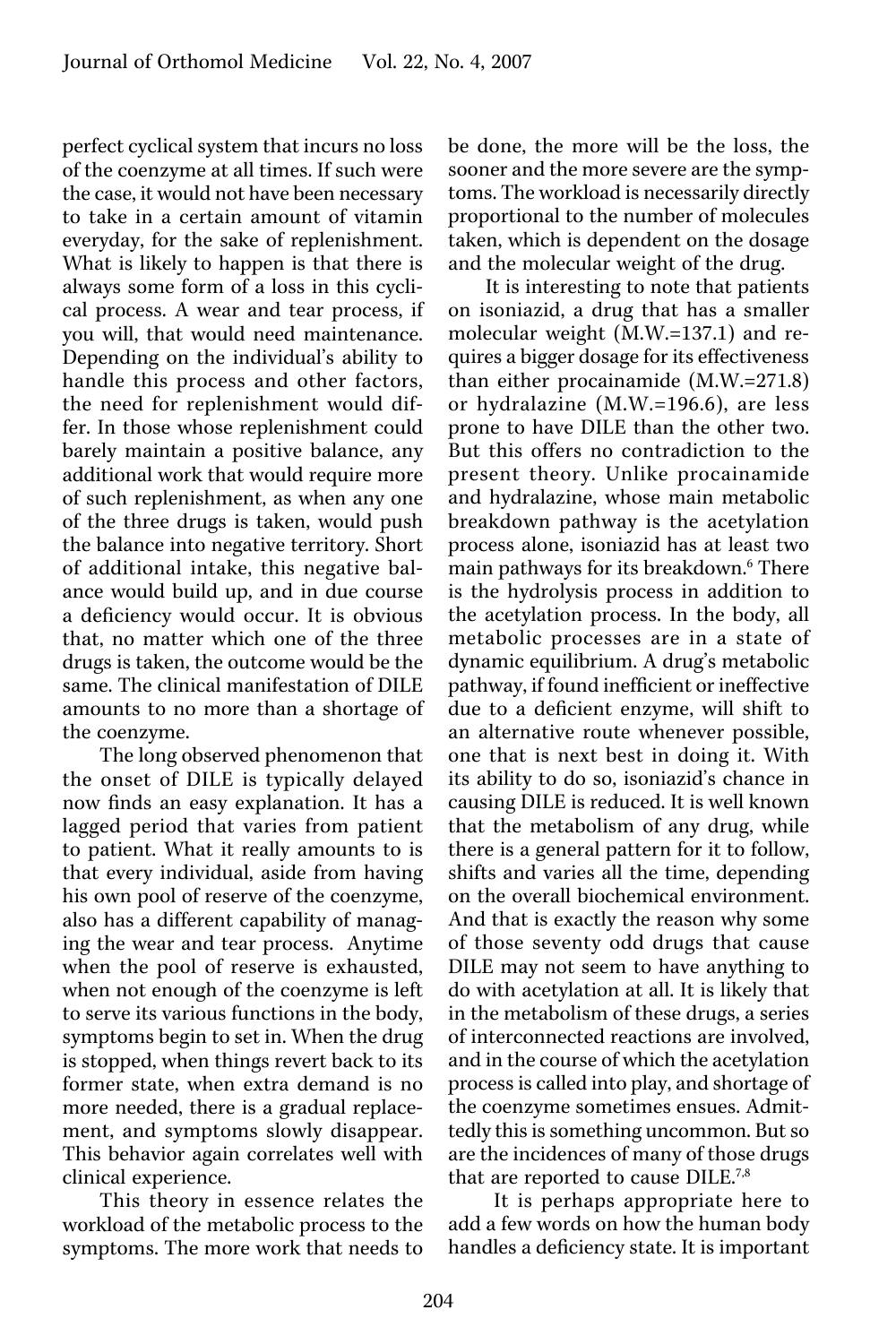to recognize that the internal environment of the human body is a hugely complicated system that is in constant dynamic biochemical equilibrium where metabolic pathways may shift from one route to another possible route when it is required to do so. The body always does this with its best interest in mind. The metabolism of isoniazid is a good example. When Co A is deficient, the acetylation pathway is partly diverted to hydrolysis. This delays, and avoids as it sometimes does, the onset of an otherwise unavoidable disease process. This is obviously a move that will benefit the body as a whole. In a situation where not enough of a coenzyme is available to carry out all the work that it needs to do in various tissues, the same principle applies. The body has to figure out a way to distribute or re-distribute its resources in such a situation. In short, it is a rationing process that the body has to take. The fundamental law of natural selection will rule that the more important an organ is, the more ration it is going to get. This is nature's way of prolonging the life of the organism. It is not surprising then, that, in all deficiency diseases, the first manifestations are skin and joint and connective tissue lesions. The vital organs are only involved much later on. There are many examples illustrating this point in what is to follow in this article.

So far, this initial evidence relating a deficiency of Co A to symptoms of DILE provides a prima facie case that it is, like scurvy, a deficiency disease. It is logical to ask if the same argument can be extended to SLE, a disease that is closely linked to DILE? To make such a case, it is of first importance to show that there are other instances where the same correlation exists. Failing this, the theory would be just another speculation that cannot live up to the tests that are applied to it. The fact is such examples abound. I will go through some of the more important ones.

#### Systemic Lupus Erythematosus

### The Sex Hormones: Amounts Secreted Do **Matter**

SLE is a disease that mainly involves women of childbearing age. The incidence is highest in those who are between 20-40 years of age. In this age group, the female and male ratio is roughly 10:1.<sup>9</sup> Incidence of the disease is relatively rare before puberty, and the sex ratio is a lot smaller. Then, beginning at puberty, there comes a change. While incidence of the disease process in both sexes goes up, in the female, it is a big jump over the male. The disparity of the sex ratio becomes very obvious. It continues on throughout the reproductive years until around the menopausal period when the ratio starts to narrow down again.<sup>10</sup> There has never been any satisfactory explanation for this phenomenon, which represents one of the most baffling and mysterious aspects of the disease process.<sup>11-14</sup> Any new theory as to its pathogenesis will need to explain this very unusual phenomenon.

The newly proposed theory suggests that this is the logical event to occur. At puberty, the sex organs and secondary sexual characteristics begin to mature, a process that needs a lot of sex hormone. As an individual enters puberty, the blood levels of sex hormones actually increase by a magnitude of some several dozen folds.<sup>15</sup> This poses a heavy demand for Co A, which is essential for the synthesis of all sex hormones and their precursor cholesterol. In most instances, the body can cope with this. But in a few, this proves to be just a bit too much, and symptoms of deficiency begin to appear. Among these few, the females predominate. This is by no means a random event. It has everything to do with the usage and consumption and replenishment of Co A, which is closely tied to the difference in the absolute amount of sex hormones produced in the male and female.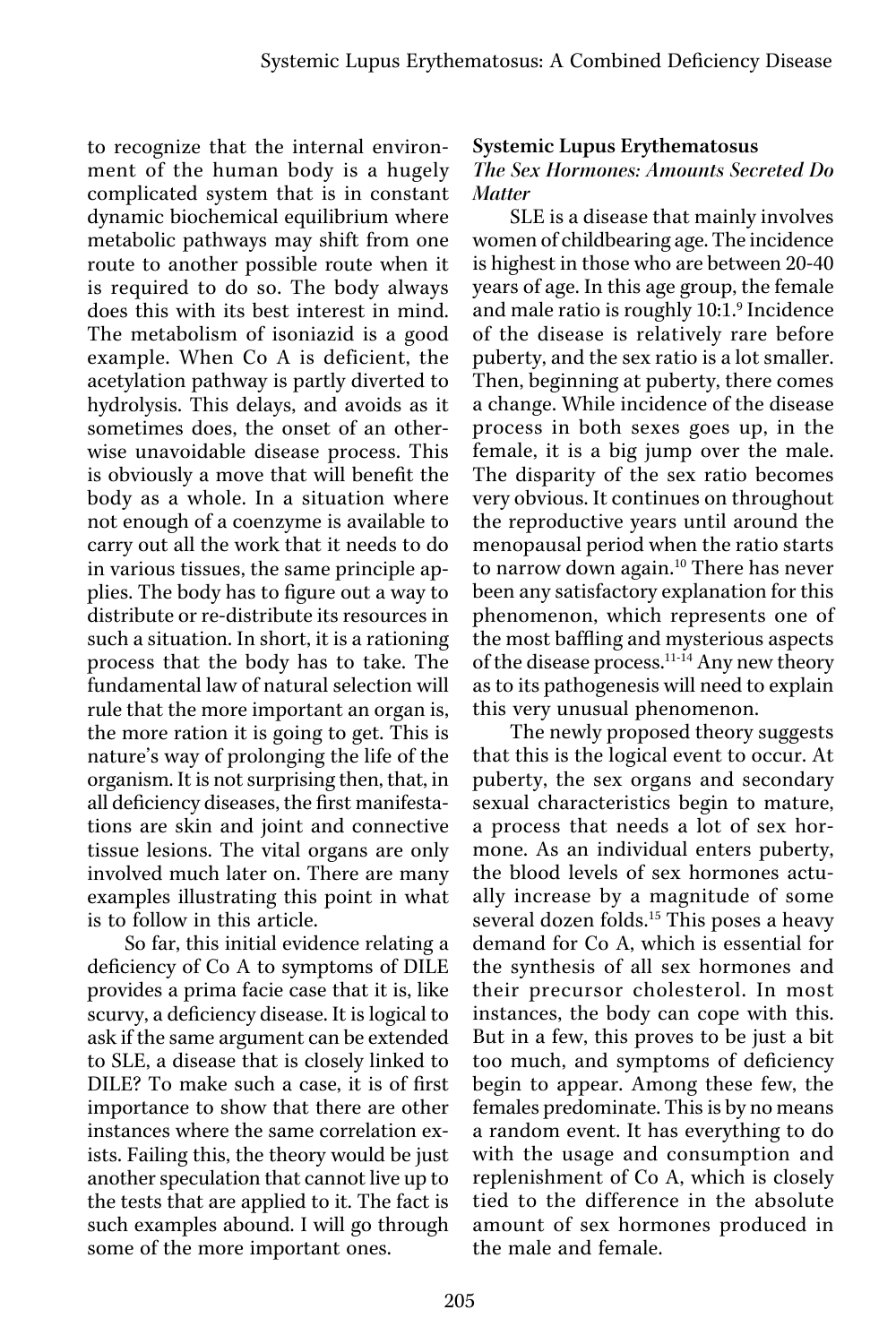#### Female Predominance

Both the male and the female secrete a host of sex hormones that includes androgens and estrogens and their analogues. It is well known that there is a difference in the proportion of hormones between the two sexes. In the male, androgens predominate. While in the female, they are the estrogens and progestogens. However, there is in the literature not a single paper that actually compares the amount of sex hormones that is secreted by the male and the female respectively over a designated time frame. This reflects that no one thinks that this is of any significance. But it is of tremendous importance in order to explain the very unusual sex distribution of the disease process. Independent studies of sex hormones secreted by the female over a period of 28 days, the length of a menstrual cycle, and the sex hormones secreted by the male over the same period of time, showed that there is a definite difference in the amount. The males secrete their hormones in a relatively constant manner with little day to day variation in the amount secreted. In the female, it is different. Every menstrual cycle represents the building up of the uterine endometrium that prepares for the reception and implantation of a fertilized ovum followed by its menstrual flow, when the anticipated event does not occur. There is clear evidence to suggest that such a building up and dismantling process needs more sex hormones than in the male whose only need is for the maintenance of the sex organs alone. The secretion of estrogens and progesterones during each cycle rises and falls according to the demand, and is graphically represented by a curve that is not unlike that of a typical sine curve, with crests and troughs. A careful analysis of the total sex hormones secreted by the two sexes during this period supports this viewpoint

The male is estimated to secrete about 7mg of testosterone, the main sex hormone that he secretes, per day all through this period.<sup>16</sup> In the female, just in the luteal phase alone, the amount of progesterone secreted is more than 25 mg per day.17 This amount is already more than the total testosterone produced by the male in the 28-day period. Take into account the 17-hydroxyprogesterone and the various estrogens, the production is much more. This would mean that the rate of usage, and hence the wear and tear of Co A in the female is far greater than that in the male. This obviously increases the chance of a female going into a relative deficiency state. With every passing cycle, every passing year, this relative deficiency adds up, and the chance for her to actually going into a deficiency gets bigger by the day as she grows older into womanhood, when symptoms begin to appear. In clinical practice, this translates into more cases of SLE with every passing year as the females go from puberty into adulthood and continue well into their middle age years, and the sex ratio widens. The basis of this explanation again holds true when it is extended to post-menopausal years. The females stop to menstruate and the incidence of the disease process narrows.

### Adaptation to a Deficiency State Low Sex Hormone Levels

As this deficiency is brewing, the body is quickly adapting itself to this changing and challenging environment. The initial effort will be through a process of retrenchment that would have far reaching effects. All systems need to cut down their Co A usage. This is in a manner that is tied to their importance to survival. The sex hormones, important as they are to the sex organs and to the propagation of life, also are forced to respond. Studies in sex hormone levels in SLE patients seem to support this proposition. Estrogen concentrations in most studies are typically low to normal in these patients. $18-22$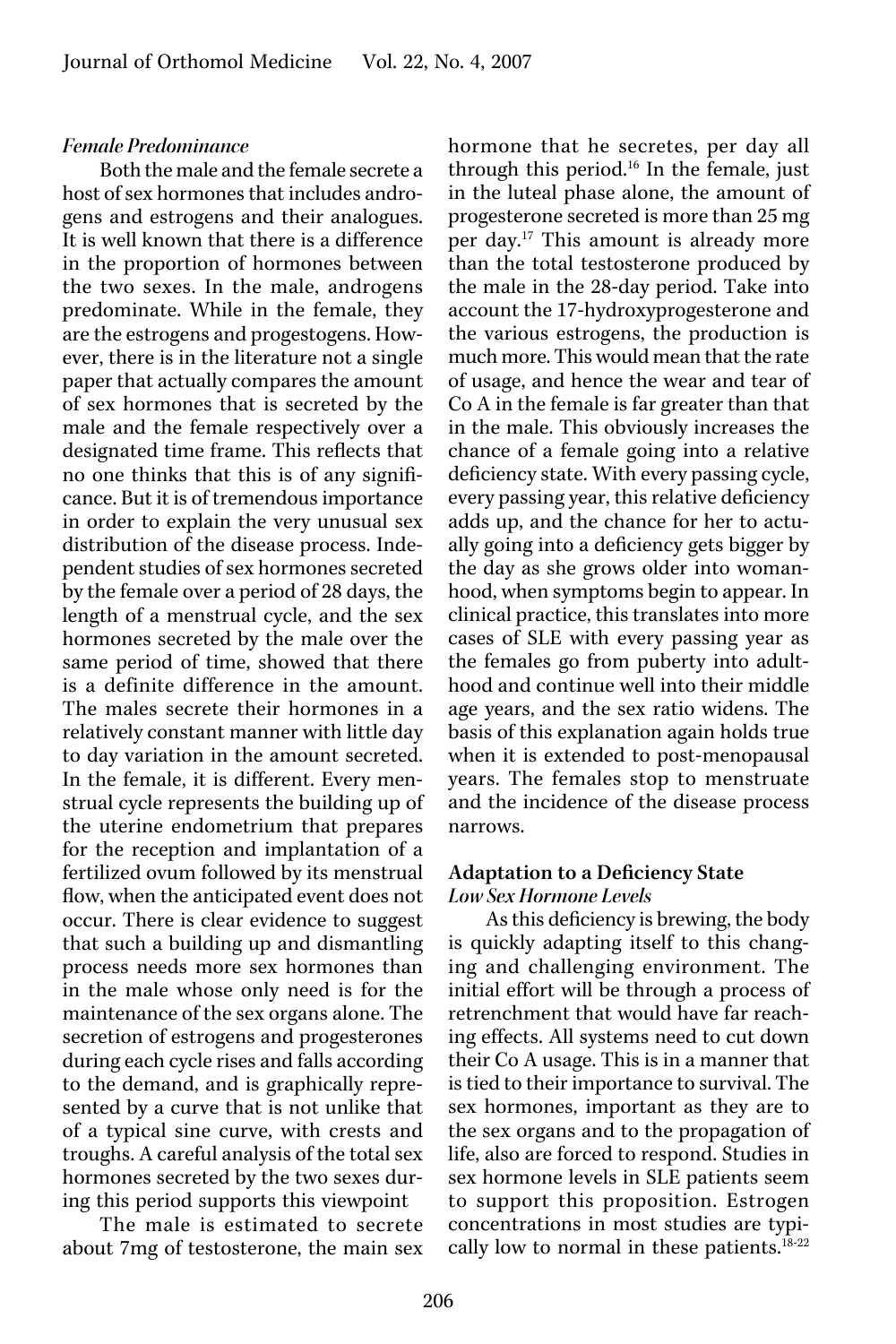Progesterone levels are also lower than the controls.22-26 Even in pregnancy, where the expectant mother needs more female sex hormones to support her pregnancy, SLE patients show abnormally low progesterone and estrogen levels.<sup>20,24</sup> Similarly, both female and male lupus patients have lower androgen levels than normal.27-31 Meanwhile, both the follicular stimulating hormone (FSH) and the luteinizing hormone (LH) in both female and male SLE patients are elevated, and in some instances significantly so.32-34 All these data suggest that the body, without enough of the coenzyme at its disposal, is unable to cope with a normal demand of essential hormones. This is even at the prompting of both FSH and LH, more of which are secreted in response to callings of low levels of estrogens and progesterones. This is a feedback mechanism that in normal circumstances maintains the proper levels of these hormones. But in the absence of enough of the coenzyme, it is a failed attempt. The gonads and the adrenals are simply incapable of secreting more despite their being urged to do so.

These low levels of sex hormones have often surprised investigators. This is contrary to what they suspect to be the role played by sex hormones in SLE. Though no conclusions have been drawn, estrogen is often seen as a promoter of the disease process, and its low levels in these instances do not seem to support this view. Androgens, when it is seen as a protector, should have a higher blood level than normal to carry out its role. Instead, the levels are also low. When this deficiency theory is applied, all the paradox falls into place. The part played by the sex hormones is largely misunderstood. The low level of these hormones is but a reflection of a limited supply of an essential part of the raw materials that is necessary for the synthesis of such hormones. The inability on the part of the body to provide a sufficient amount of the

coenzyme causes it to have no choice but to cut back on its hormone production. This is the reason for the body to have sex hormone levels that are lower than in normal individuals.

This postulation finds support from other relevant data. One of the more commonly observed manifestations in connection with this is the flare that occurs premenstrually and during pregnancy.35, 36 In these instances, in which extra supply of sex hormones is required, the already stressed reserve is extended beyond its limits. It can no longer meet its demands, and an exacerbation occurs. This is in contrast to situations where the secretion of sex hormones is curtailed dramatically, such as when there is ovarian failure, or when the ovaries are removed, with improvement of the clinical condition.37 Irregular menstrual cycles and amenorrhea are common symptoms in SLE patients, as are late menarche and early menopause.36-41 The attempt made by the body here is perhaps obvious. It is an effort to conserve the coenzyme by slowing down, delaying, or shutting off the production of female hormones altogether. After menopause, when there is a dramatic decline in the secretion of the sex hormones, the disease process becomes quiescent and flares much less frequently.42 The present theory provides a simple and yet logical explanation to correctly observed phenomenons that are previously proved difficult to understand.

## Low Corticosteroid Levels

The sex hormones are not the only hormones that are affected by this supply and demand process. All the corticosteroids, which are built on the same cholesterol backbone, behave similarly as the sex hormones do. The many parts they play are more important in maintaining life than are the sex hormones. The body cuts back on their production as well. In SLE patients, serum levels of dehydro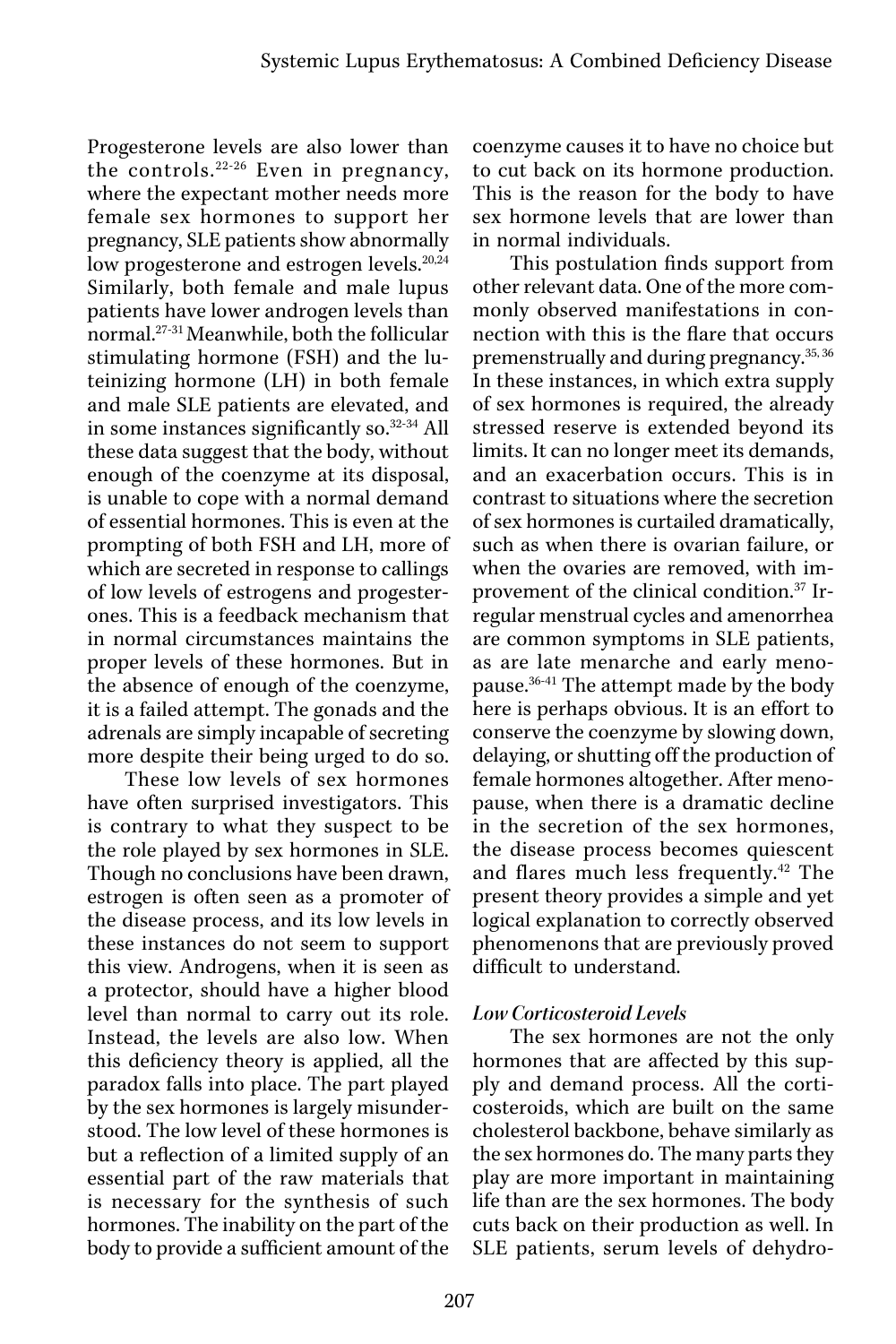epiandrosterone (DHEA), DHEA sulfate (DHEAS) and cortisol are all significantly lower as compared to controls.<sup>43,44</sup> At a time when the body is under the influence of the stress of a disease process, one would have expected the body to churn out more of these essential hormones to combat stress, which is one of the more important functions of these hormones. However, shortage of this coenzyme does not allow this to happen. The best it can do under this difficult environment is to keep a low level of cortisols. When compounded by psychological and emotional stress, situations in which more cortisol is needed, these patients frequently go into a flare.45)

# Role of Steroids

Taking into account the part CoA plays in steroid synthesis, together with the low levels of cortisol in SLE patients, it is not difficult to understand the action of steroid in its treatment in this disease process. Steroid treatment in such a condition has always been empirical, and there is no reasonable explanation to suggest how the medication might work. The side effect arising from its therapy is severe enough to prevent physicians prescribing the drug as a first line of defense. It is only used when other drugs have failed and the disease process is in a rather advanced state. Aside from what is normally claimed to be its anti-inflammatory and anti-immunity properties, there are other good reasons for the initial prompt response of steroid therapy when the whole situation in seen in the context of a deficiency in the coenzyme. The body is often severely affected by the disease process when the physician decides that steroids be administered. Its shortage of the coenzyme is no longer mild, as evidenced by the low serum levels of the corticosteroids, which, no doubt, contribute significantly to the clinical condition. On top of this, the steroids

have some peculiar properties of their own that would aggravate the deficiency. They are not stored in the body in any significant amount. They have to be synthesized as a continual process by the adrenals. That is to say, even when the deficiency is at its worst, if life is to go on, some of the very little amount of the coenzymes that is still left with the body system needs to be directed to this end. This may mean a production rate that is far below normal levels, nevertheless, an amount that needs to sustain life has to be provided for. Steroids administered at this difficult time will serve at least two purposes. It serves to supplement the very low levels of corticosteroids that are barely enough to keep the body processes going. In addition, it also exercises a coenzyme sparing effect, allowing other slightly less vital mechanisms to claim their shares of the coenzyme that are denied to them previously.

In administering a steroid hormone, aside from the side effects that are all too familiar to physicians, there is a distinct disadvantage. It upsets the homeostasis of the finely balanced ratio of the different steroidal hormones that are in various stages of synthesis, one that is dictated by the auto-regulatory mechanism. Such interference is obviously not wanted. The body would do much better if enough of essential raw materials were supplied. This is the clear advantage of administering essential nutrients over synthetic exogenous hormones. The much-talked about DHEA and DHEAS in the treatment of lupus patients can be seen doing very much the same thing. They are in a way prefabricated hormones that are in readiness to convert largely into testosterone and estrogen, which again provide a coenzyme sparing effect by skipping a few steps in the synthesizing process.<sup>46-48</sup> However, they also upset the balanced levels of different analogous steroidal hormones, which can be extremely undesirable.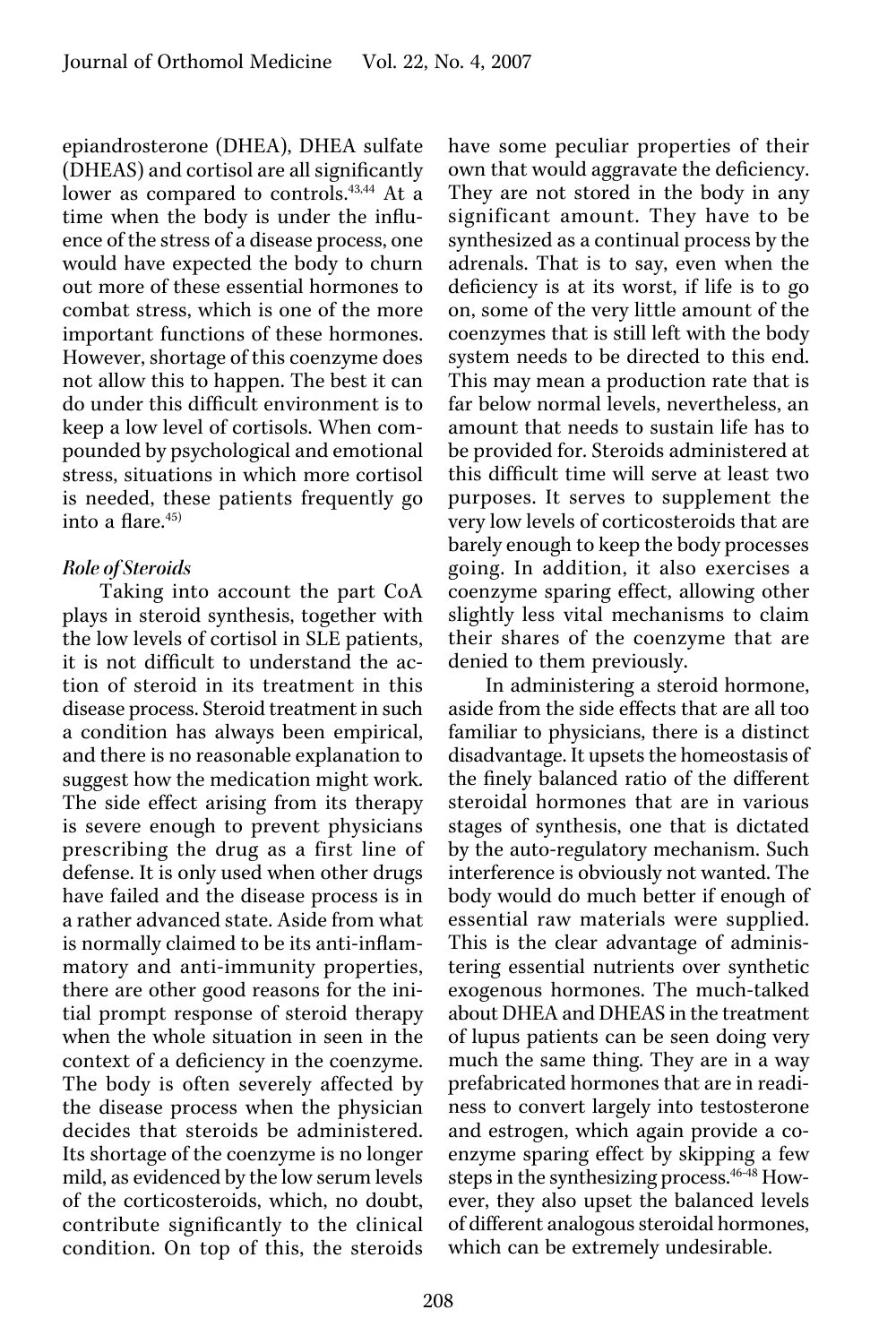### Action of Antimalarials

The coenzyme sparing effect is not limited to steroids with a cholesterol structure. Consider Plaquenil and its other quinine derivatives, the anti-malarial drugs. It is as unlikely as any other drugs that Plaquenil, a highly effective drug against the erythrocytic form of the malaria parasite but by no means nontoxic, should have a beneficial effect on SLE patients. Its treatment here is again empirical and restricted to milder forms of SLE. Its use does not seem to bear any relationship to steroid synthesis either. But studies have shown that it has a property that it shares with CoA in lowering serum lipid and cholesterol levels.<sup>49-54</sup> It is this property that spares some of the coenzyme, allowing it to engage in other reactions that are already under duress. This alleviates the deficiency a little and helps the clinical condition. Admittedly, this is not an important property when the coenzyme is grossly deficient and survival is threatened. That is exactly why the anti-malarials are only of use when the condition is of a mild or moderate nature when CoA still has a share in lowering the lipid and cholesterol levels. In serious conditions, the dire condition is such that the body can care little for the serum level of cholesterols, nor lipids, which poses no immediate question of survival. In such instances, as is again borne out by clinical experiences, these drugs are not of much value.

# Circumstantial Evidences: Symptoms of Deficiency Syndromes

### Classical Deficiency Syndromes

All these instances provide what I would call the more important material proofs that SLE is indeed closely tied to a deficiency in CoA. They illustrate the ingenious way the body adapts itself under such desperate and trying conditions so as to allow it to suffer the least damage. There are other evidences that I

would call circumstantial to support this proposition.

The response of the body to nutrition depletion has always followed a certain pattern. As has been suggested, natural selection dictates that those organs that are less important to an organism's immediate survival are affected first. The description of scurvy, beriberi, pellagra, rickets and other similar diseases in the 1911 edition of the Encyclopedia Britannica, at a time when vitamins were not even known to exist, can attest to this. The initial stages of what we now know to be deficiency diseases had many features in common. They all had a chronic character with an insidious onset and were seldom recognized initially. They all had constitutional symptoms that included tiredness, feeling unfit for work, headache, low-grade fever, loss of appetite with weight loss, numbness in the extremities and muscle pain. Skin lesions that include some kind of a rash were common, as were mucosal lesions of the gastro-intestinal tract, noticeably the buccal mucosa.

## Comparing SLE Symptoms to Classical Deficiency Syndromes

In SLE, the sequence of events unfolds in a similar manner. It is typically difficult to diagnose the disease in the initial stage, and it is not uncommon to take months, if not years, before the diagnosis is made. It has constitutional symptoms that are not unlike those that suffer from scurvy or beriberi. Fatigue, which is quite characteristic of lupus, stands out as the commonest symptom. Then, there is the fever, which is common in those patients with an active disease process. There is loss of appetite and weight. Arthritis, arthralgia, and myalgia are common. Here, one may venture to suggest that the appearance of these symptoms are steps taken by the body to limit activity as a means of conserving the deficient factors, and that raising the body temperature has the ef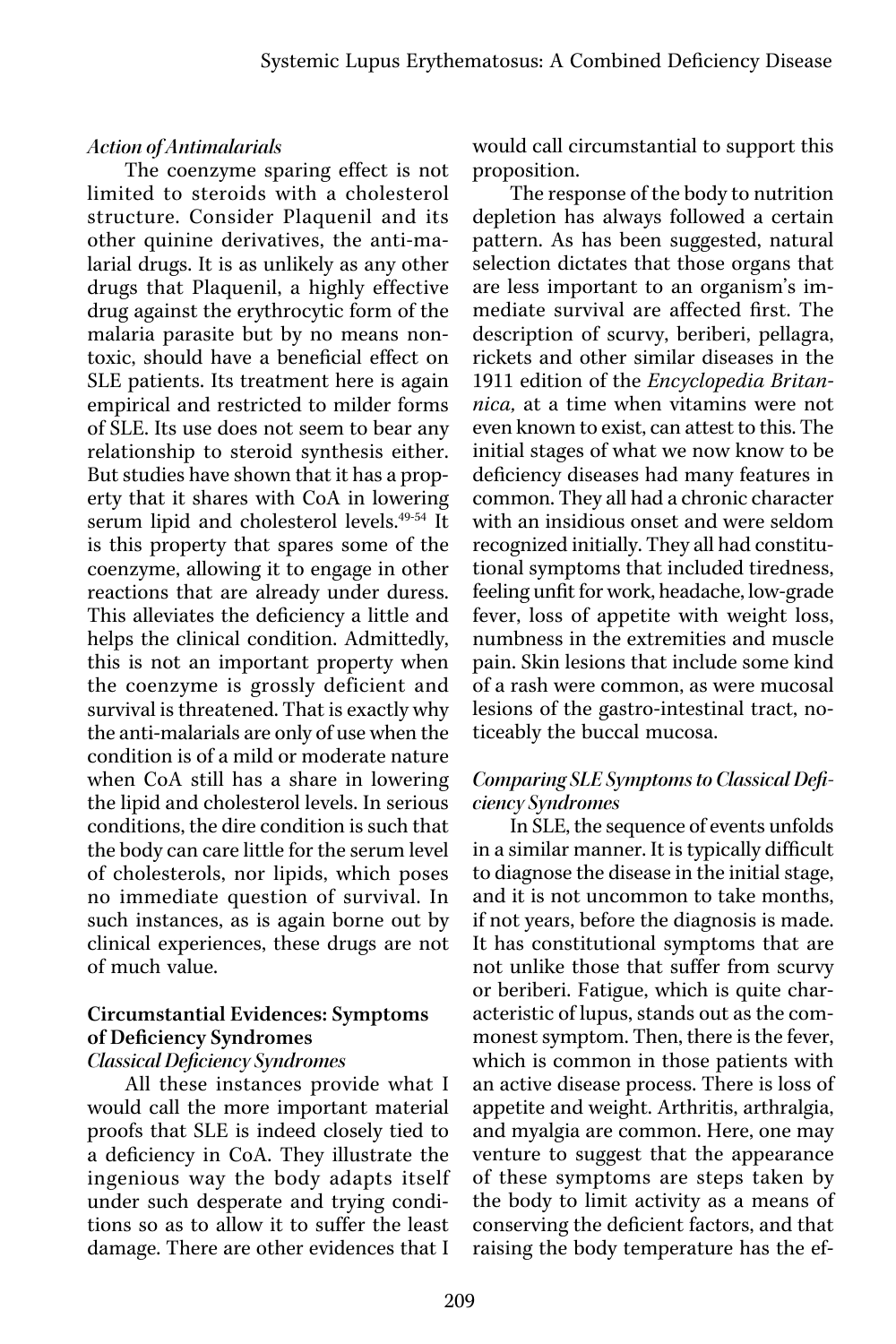fect of increasing enzyme efficacy. Then there are the skin and mucosal changes. Even when important organs like the lungs and heart are involved, often later, it is the relatively unimportant pericardium and pleura that are involved in the beginning. It is quite uncommon for the myocardium and the lung tissue proper or the kidneys or the brain to be involved at an early stage.

Symptoms in DILE patients add further credence to this argument. These patients, before the onset of symptoms, are already at the brink of deficiency. When they do experience the first symptoms, the predominant clinical presentation is often symptoms of the musculoskeletal system while involvement of the renal and central nervous system is rare or absent.55 Like all deficiency diseases, which mainly affect people of lower social economic classes, SLE is more prevalent in third world countries, and has a much lower incidence in wealthier families.56-58

The list here that suggests SLE has all the elements of a dietary deficiency syndrome is by no means complete. For the purposes of this article, it is enough to say that a lot of what is known of the disease fits well with a deficiency of the coenzyme. This is in essence a deficiency in pantothenic acid, the only component of the coenzyme that is an essential dietary factor. There is, however, one aspect of the disease process that does not fit with a theory that suggests the deficiency involves a single essential dietary factor. The unusually wide array of symptoms and signs can hardly be explained on such a theory alone. Indeed, the protean symptoms and signs shown in SLE patients are without parallel in medicine. It is not uncommon for a SLE patient who goes into relapses to have symptoms and signs that are quite unlike those of previous attacks. If it were a single factor deficiency, one would have expected the symptoms to remain very much the

same. It is a condition that requires other explanations, aside from deficiency of pantothenic acid alone.

# A Combined Deficiency Syndrome

A diverse genetic variation nowadays is no longer seen as an array of infirmities, but rather a broadening concept of what is accepted as normal, and individuals may require nutrients in widely varying quantities to satisfy their daily needs.<sup>59</sup> In this context, it can hardly be expected that a patient, who has a deficiency in one dietary element, either due to an elevated demand or an actual deficient intake, should have his deficiency limited to that particular element alone and be immune to other deficiencies. What is more likely is that he would have other deficiencies as well. The deficiency may range from vitamins to minerals and trace elements and from essential amino acids to fatty acids and phospholipids. It is important to remember that the magnitude of deficiency in each of these various nutrients can vary through a wide range, from a slightly to a grossly deficient state. Putting these two variables together, there will form a combination of variations that is virtually limitless. Translated into clinical terms, the presentation can vary through a spectrum that is so large as to pose no limit to it. This is what is seen in SLE.

It is reasonable then to hypothesize that SLE is a disease that arises from combined dietary deficiencies, the main deficiency of which is pantothenic acid. These other deficiencies vary with the physical state as well as the environment, resulting in a clinical picture that is totally unpredictable but familiar to those who have extensive experience of the disease process. It is now up to the medical community to investigate the other dietary factors that may be associated with each and every of these patients. What are the factors that are more commonly involved in these patients, and the dosages required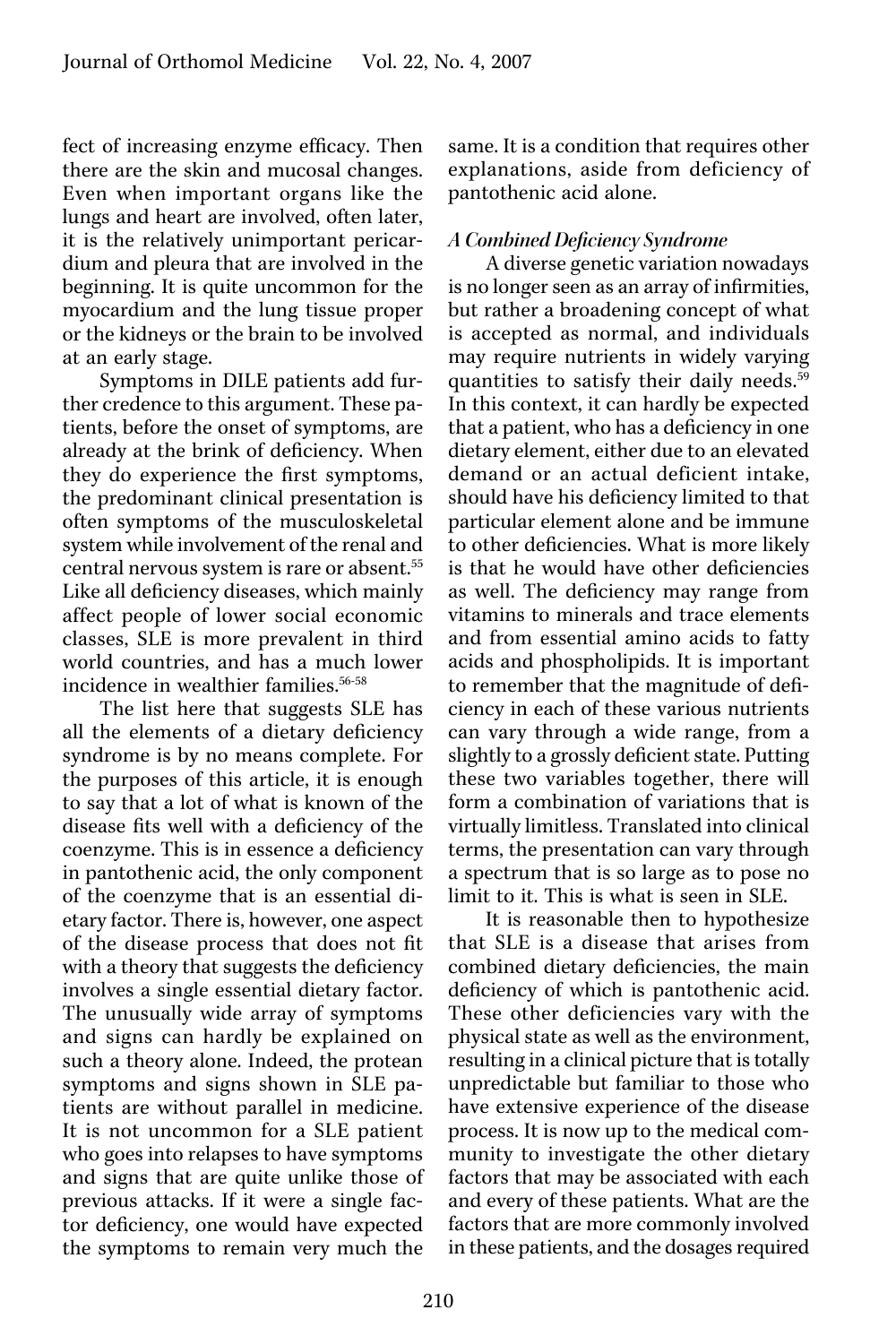to replenish their deficiencies? These are the goals to achieve, and will need the combined effort of many, in fields that include nutrition and medicine.

### Discussion

### Replenishment

Once it is determined that SLE is a deficiency disease, it may seem a simple matter to institute treatment, but it is not. For the purposes of discussion, it is perhaps easier to forget all the other deficiencies and concentrate on its main deficiency, that of pantothenic acid. It should be stressed that orthomolecular therapy with vitamins and essential dietary factors have long been tried in the management of SLE, without success. A failure in response in such an instance does not necessarily mean that the hypothesis is without ground, and that there is no deficiency after all. Rather, it could mean that the dosage given as replacement is not the right one. It is far too small to be effective. It has to be admitted that these previous attempts in using dietary factors to treat SLE are all empirical. Without any basis for doing so, the treatment is apt to be half-hearted and the dosage administered in line with the DRI. Now, circumstances have changed. There is overwhelming evidences to suggest that it is a disease that is deficient in pantothenic acid. It is only when the replacement is not enough that the replacement therapy fails. Given a large enough dosage, if the reasoning prevails, it will work.

# The Proper Dosage

I now turn to this very important question: What is a large enough dosage? What is the proper dosage to administer? In view of what I have just discussed, one of the possible answers will be that their nutrient requirements are very different. They are not deficient in these nutrients by normal standards. However, in conditions where they need much more, it is an entirely different

problem. There are several reasons to support the viewpoint that their requirements may indeed be quite different.

# Biochemical Individuality

About fifty years ago, Roger Williams introduced the idea of biochemical individuality.60 He essentially said that biochemical variations among individuals can be very large, particularly the requirements of essential nutrients. The vitamin that forms part of an enzyme/coenzyme system is a good example here. From the time it is ingested, it needs to go through many processes that include digestion, absorption, transportation and assimilation before it is incorporated into the system. The effectiveness of the structures and mechanisms that are involved in each and every step in these different processes, probably genetically determined, can vary. These many steps, when taken together, can alter the requirements of some of these essential dietary factors by many, many folds among individuals.

On the same issue of biochemical individuality, Pauling, in his work on vitamin C, arrived at a conclusion that suggested the requirements for vitamin C in humans might vary through an eighty-fold range in a large population, from 250 mg per day to 20 g a day. $61$ 

# Mutations and Single-Nucleotide Polymorphism

The recent studies by  $\rm{Ames}^{62}$  probably gave the strongest support to these viewpoints. He showed that there are enzymes whose Michaelis constant increased with a decreased binding affinity for their coenzyme as a result of mutation of genes, a common form of presentation of which is single-nucleotide polymorphism. He cited many such polymorphisms, in each of which the variant amino acid changes the configuration of the binding site for a coenzyme. This reduces coenzyme binding and thus enzymatic activity by up to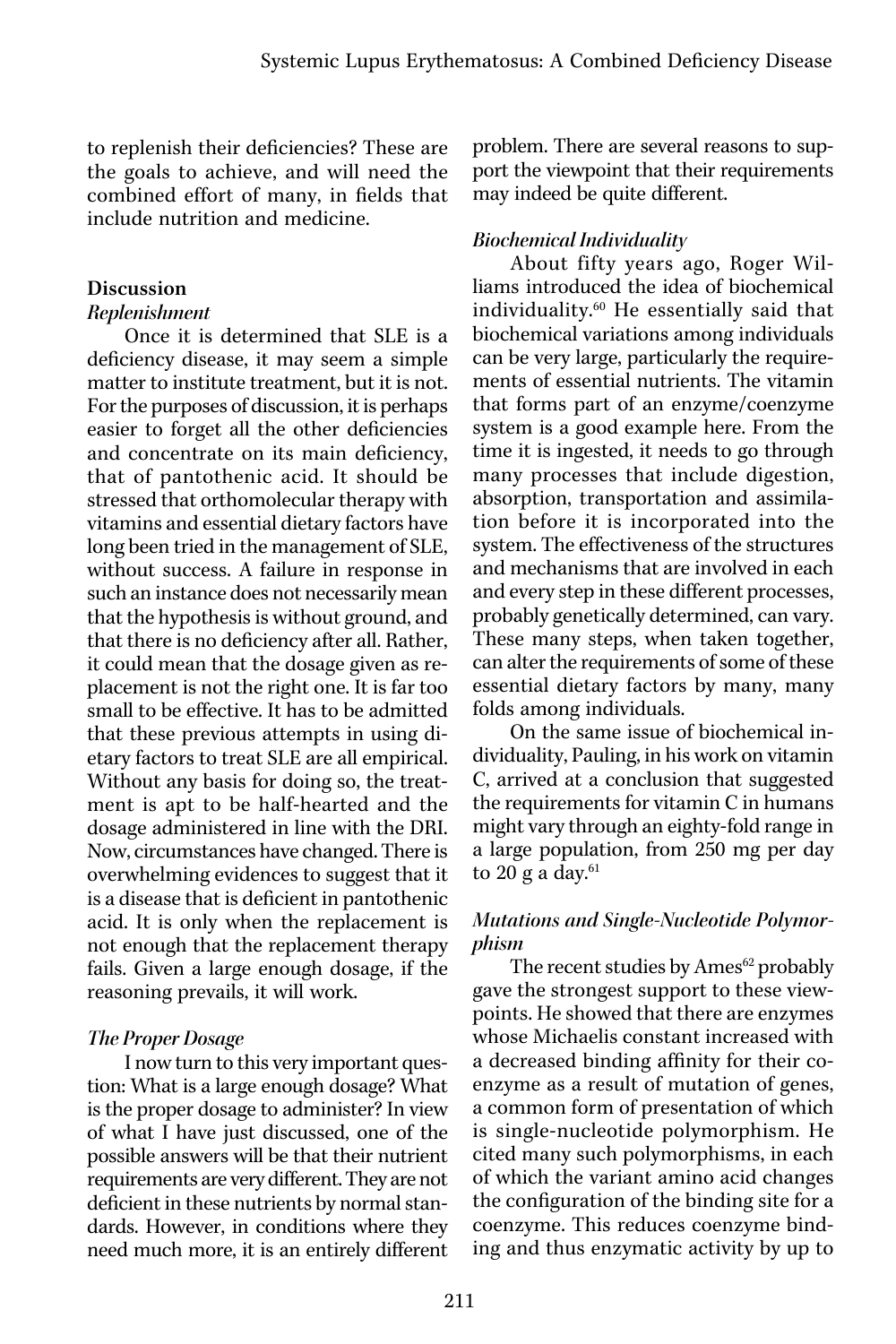as much as 150-fold. The activity of the enzyme is likely to be remedied by raising the concentration of cellular coenzyme level by administering high dose of the corresponding vitamin. He is of the opinion that such a concept, with a lengthening list of single nucleotide polymorphism everyday, may present a rationale for high dose vitamin-therapy, perhaps hundreds of times the normal DRI in some cases. He then quoted Pauling, who in 1968 wrote, "The still greater disadvantage of low reaction rate for a mutated enzyme with K[m] only 0.01 could be overcome by a 200-fold increase in substrate concentration to [S] = 400. This mechanism of action of gene mutation is only one of several that lead to disadvantageous manifestations that could be overcome by an increase, perhaps a greatly increase, in the concentration of a vital substance in the body. These conclusions obviously suggest a rationale for megavitamin therapy." In SLE, whether such single-nucleotide polymorphism exists, or indeed is the main cause for the clinically expressed coenzyme deficiency, remains to be seen.

## Acne Vulgaris and Megadose Pantothenic Acid

Finally, there is my own experience with pantothenic acid in the treatment of acne vulgaris, whose pathogenesis I ascribe to a deficiency in the vitamin.<sup>63</sup> Based on Pauling's work on vitamin C, I chose to use a dosage of 10 g a day of pantothenic acid. It turned out to be a good choice. Since the paper was published, and the concept spread through the medium of the internet, more people are using the vitamin to treat their acne. The picture has now become clearer. There were those with a moderate degree of acne who started on an initial dosage of 1-3 g of pantothenic acid a day. While there were some who showed response with that dosage, a good proportion had found little or no improvement of their condition for up to two or three months.

By increasing the dosage to 5-10 g, the improvement was noted much sooner. I would say that those with a moderate degree of acne, the rapidity of the response's onset is almost proportional to the dosage given. The bigger the dosage, the sooner will be the response. Those with severe acne, even given a dosage of 10 g a day, may take anything from 4-8 weeks to get a definite initial improvement. There were patients in this category who stepped up the dosage to 15-20 g a day on their own accord after the initial response of 10 g a day did not meet their expectations. In these instances, the response is always better with a higher dosage. All these observations suggest that the requirement of an essential dietary factor, in this case pantothenic acid, varies considerably from individual to individual.

Based on these arguments, I have decided that the appropriate replacement to be used in SLE patients should be 10 g of pantothenic acid a day, the same dosage as used for treating acne patients. This dosage is large by conventional standards, but it is a safe dosage.<sup>63,64</sup> This is not supposed to be a standard replenishment dosage. It is a dosage that is pending revision, one that is dependent on future research efforts to determine the needs of individual patients. The medical and scientific community may find this an urgent mission to accomplish in view of the importance of the disease process and the number of sufferers afflicted by the disease and the mortality carried with it each year.

It is not immediately clear what leads to a pantothenic acid deficiency in SLE. One of the possibilities is that this can be a manifestation of a single-nucleotide polymorphism in which a very large amount of the vitamin, and its coenzyme, is required to fill all the binding sites of the enzyme-coenzyme complex that has been distorted by this polymorphism. In such an event, the deficiency really rep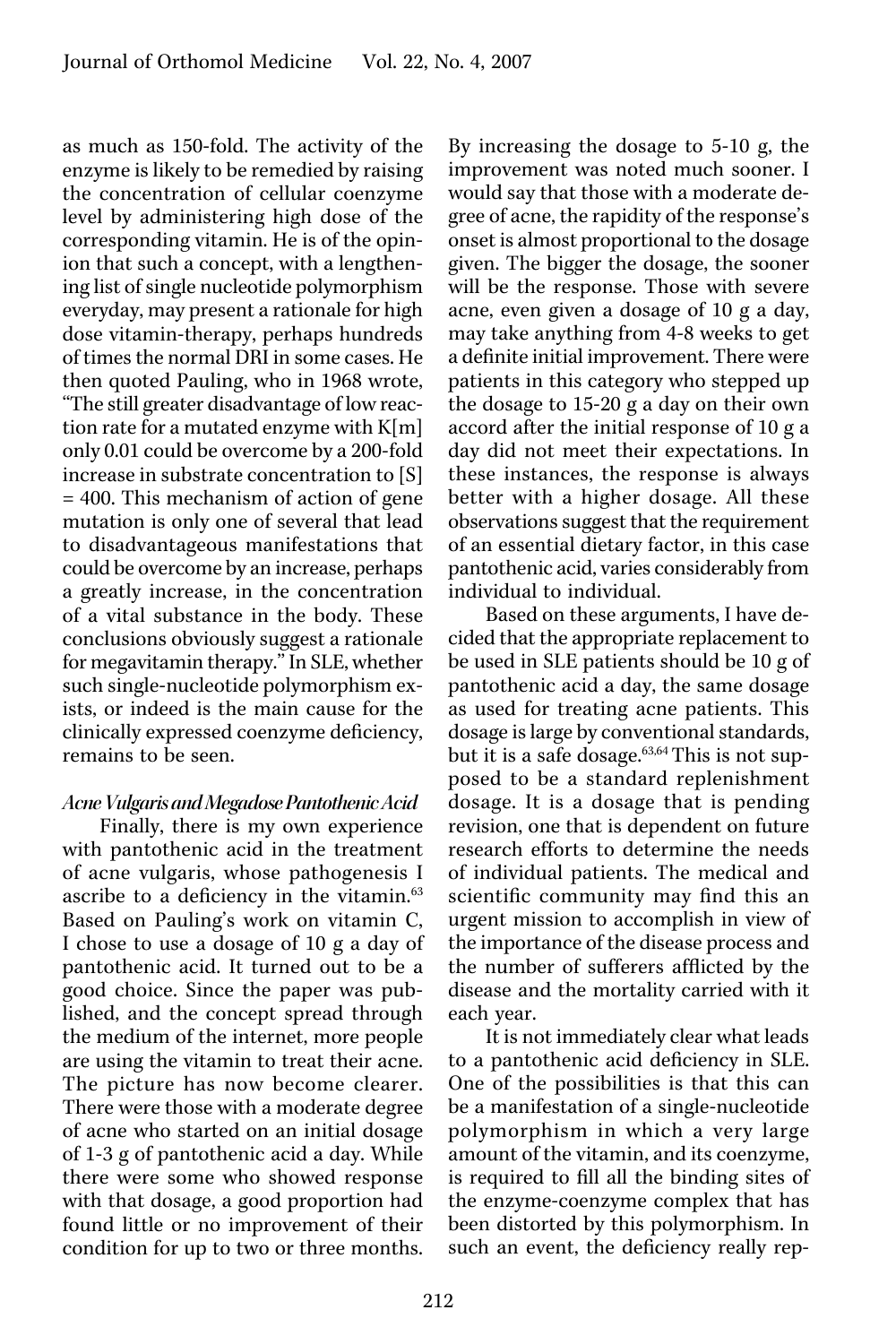resents a relative deficiency in which the demand for the coenzyme is simply a lot higher than those with a normal binding site. This can be the reason for SLE to occur in neonates and in children. However, for most patients, the mechanism leading up to the deficiency may not be severe enough as to cause symptoms until the requirement of the vitamin is greatly increased, as when they go into puberty and beyond. For the unfortunate few who start to have symptoms in childhood, the mechanism leading up to the deficiency process is perhaps more severe. Unless cared for properly, these cases would have a poorer prognosis. This is quite consistent with available clinical data.<sup>65</sup>

To end this article, I would like to include a small series of twelve SLE patients who were given supplementation of nutrients. These were all proven cases of SLE, being followed up in local rheumatology clinics for at least two years. They were all females with age ranging from 18 to 43. They were all on medications that included non-steroidal anti-inflammatory drugs (NSAID), Plaquenil and steroids. They were asked to continue their follow-up in their respective clinics. The only difference was that they were given supplementation of nutrients. This is in the form of 10 g of calcium pantothenate,  $2$  g of vitamin C, 500 mg of  $B<sub>1</sub>$ , 200 mg of  $B_6$ , 2 mg of  $B_{12}$ , and two tablets of Super B and two tablets of multivitamins with minerals per day. In designing the supplementation, the author freely admits that it was arbitrary. It was based on the personal experience of the author with vitamins and certainly would have to be revised in the future according to the needs of the patients. There probably are many other nutrients that may need to be replaced, and at different dosage range. But to straighten out all these, it would be a tremendous effort that requires the cooperation of nutritionists and research scientists and physicians alike. For the

present purpose, the author just concentrates on pantothenic acid, and some of the vitamins that he feels are of help to these patients. Their nutritional therapy was followed up at 4-6 week intervals for 1 to 2 years. The results were more than encouraging. Within four weeks, they all showed a varying degree of improvement. They all felt better, with particularly noticeable improvement of their symptoms of fatigue. Later follow-up showed that the incidence of fever was much less. There were no major flares during the follow up period. In most cases, they also had their other symptoms and signs improved, sometimes significantly so, and were able to have their original medications reduced.

## Conclusion

We can say that, all through these years, we have accumulated a wealth of clinical information about SLE. Unfortunately, all these are isolated facts that cannot be strung together for want of a tenable theory as to the cause of the disease process. However, with this newly proposed theory, many of the mysteries and controversies that revolve around the subject can now have a rational explanation, suggesting that it may well be the cause of the disease process. The question of orthomolecular therapy again is raised. It is interesting to see if conventional medicine, having so much bias against the idea that large doses of vitamins are required by many, is going to change its view point and position. Perhaps. It is because this time around, things are a little different. And I'll tell you why.

When Pauling started to champion large dose vitamin C therapy for the common cold, cancer, and a host of other diseases, there was much controversy. The many studies that showed the benefits of large doses of vitamin C were very often challenged by studies showing unimpressive results. No conclusions could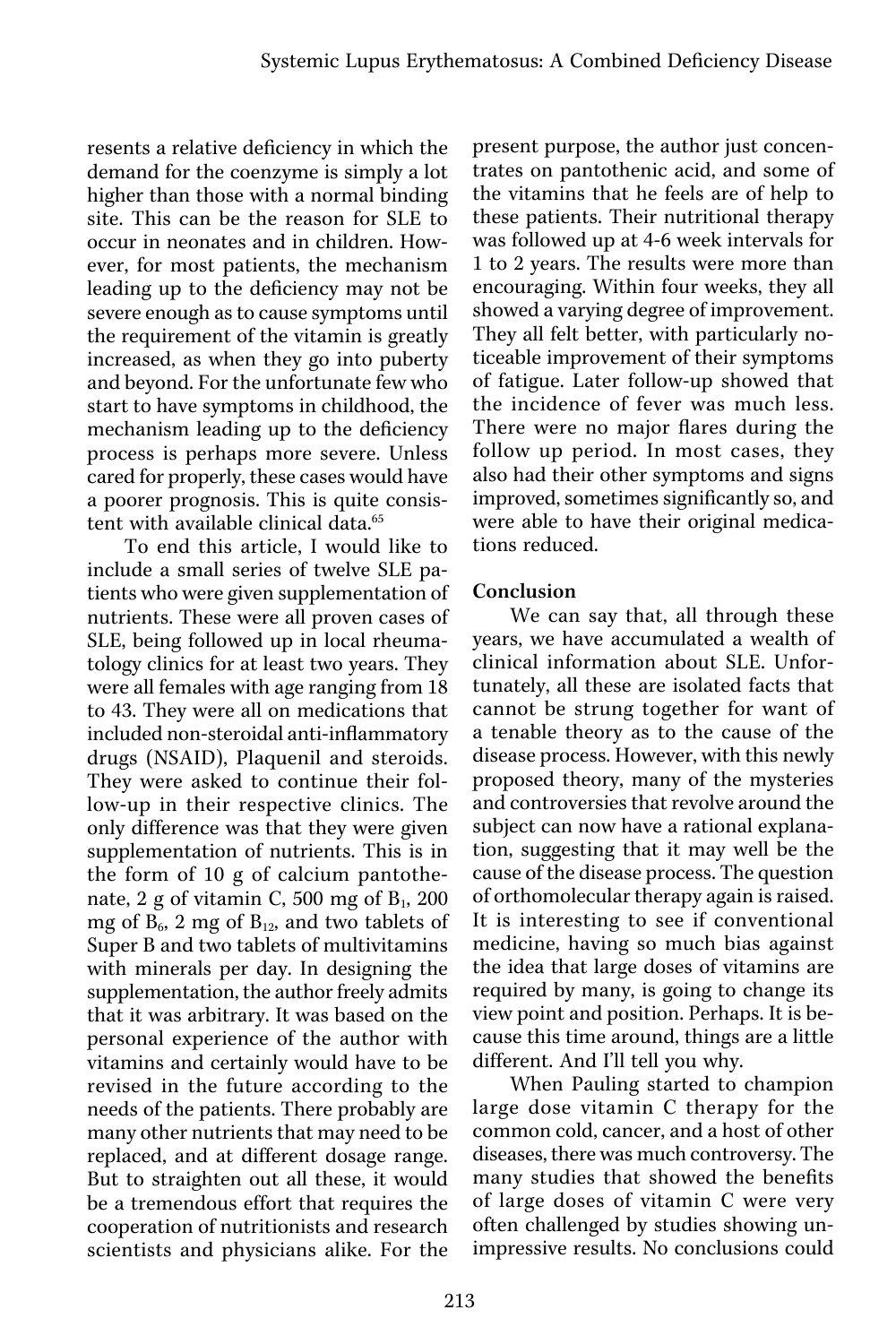be reached because of these conflicting reports. The main reason for this is that there is not a single parameter that one can measure to show vitamin C's benefit. I will give an example to illustrate my point.

When we say that vitamin C has much to do with connective tissues and collagens, all that one can do is to show the swelling of such tissues in cases of deficiencies, as in scurvy. With replenishment, the swellings are gone. But because there is not a parameter to measure the deficiency, nor the swelling, nor the strength of the collagen, there is no way that we can tell how healthy or how poor is the collagen tissue, before the treatment and after the vitamin is administered. The failure to make such measurement will invariably lead to arguments that are so familiar to us. People begin talking about good health as different from a state that is just short of overt deficiency. There can be no agreement on this, and the debate will go on and on, and will never end.

This is distinctively different from say, iron deficiency anaemia where one can actually measure the severity of the disease process, many a time, not by the level of serum iron, but by the haemoglobin level. This haemoglobin level is the parameter that I am referring to. It is a parameter that we can use to measure the degree of deficiency that the patient has with iron. By administering iron, we can actually quantify the response by measuring the haemoglobin level. This is something we have not been able to do with ascorbic acid, or any other vitamins. There is not any such parameter that can be attached to all the vitamins that we have studied. Until now. In SLE, we have low sex hormone levels, we have low cortisol levels, and we have low levels of DHEA and a lot other steroidal hormones. If we were to administer pantothenic acid in such instances, measurement of these hormones will provide us a guideline

as to how much of the vitamin that the patient actually needs. I am sure a largescale study will settle this very sensitive as well as extremely important issue. And we can tell, once and for all, if vitamins are required in large doses in at least some individuals.

#### References

- 1. Cazenave A, Chausit M. Conference 4 June 1851; 3: 297-299; Cited by Holubar K. Terminology and iconography of lupus erythematosus. Am J Dermatopathol, 1980; 2: 239-242.
- 2. Rich MW: Drug-induced lupus. The list of culprits grows. Postgrad Med, 1996 Sep; 100(3): 299-302, 307-8.
- 3. Rubin RL, Kretz-Rommel A. Initiation of autoimmunity by a reactive metabolite of a lupus-inducing drug in the thymus. Environ Health Perspect. 1999; 10/107 Suppl 5: 803-6.
- 4. Rubin RL: Etiology and mechanisms of druginduced lupus. Curr Opin Rheumatol, 1999; 9/11(5): 357-63.
- 5. Utrecht JP: Current trends in drug-induced autoimmunity. Toxicology, 1997; 4/11, 119(1): 37-43.
- 6. Gilman AG, Goodman LS. (eds.) Goodman and Gilman's The Pharmacological Basis of Therapeutics. 1985. Macmillan, New York. 1200.
- 7. Carter JD et al: Antinuclear anti-body-negative, drug induced lupus caused by lisinopril. South Med J, 2001; Nov 94(11): 1122-3.
- 8. Alballa S, Fritzler M, Davis P. A case of drug induced lupus due to carbamazepine. J Rheumatol. 1987; Jun 14(3): 599-600.
- 9. Fessel WJ. Systemic lupus erythematosus in the community. Arch Intern Med, 1974;134:1027- 1234.
- 10. Wallace DJ: The Lupus Book. 2000. Oxford University Press, New York. 13.
- 11. Siegel M, Lee SL: The epidemiology of systemic lupus erythematosus. Semin Arthritis Rheum, 1973; 3:1-54.
- 12. Michet CJ Jr, McKenna CH, Elveback LR et al: Epidemiology of systemic lupus erythematosus abd other connectivetissue disease in Rochester, Minnesota, 1950 through 1979. Mayo Clin Proc, 1985; 60: 105-113.
- 13. Nived O, Sturfelt G, Wollheim F: Systemic lupus erythematosus in an adult population in Southern Sweden: incidence, prevalence and validity of ARA revised classification criteria. Br J Rheumatol, 1985; 24: 147-154.
- 14. Hopkinson ND, Doherty M, Powell RJ: The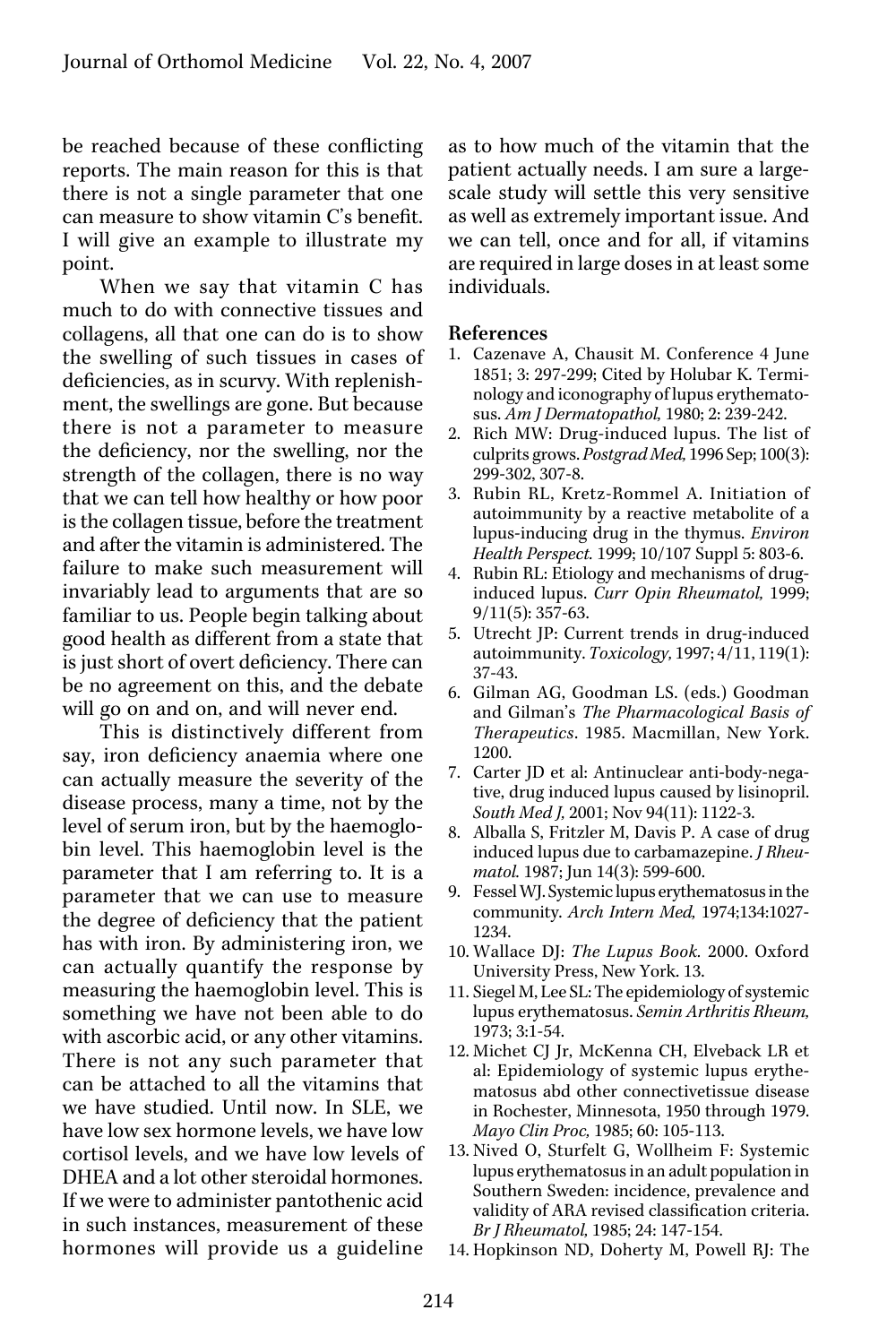prevalence and incidence of systemic lupus erythematosus in Nottingham, UK, 1989-1990. Br J Rheumatol 1993; 32: 110-115.

- 15. Rosenfield RL: Role of androgens in growth and development of the fetus, child, and adolescent. Adv Pediatr, 1972; 19: 172-213.
- 16. Keele CA, Neil E. (eds.) Samson Wright's Applied Physiology, 1983. Oxford, New York, 579.
- 17. Fauci AS, Braunwald E. (eds.) Harrison's Principles of Internal Medicine, 1998, McGraw-Hill, New York, 2103.
- 18. Vilarinho ST, Costallat LT: Evaluation of the hypothalamic-pituitary-gonadal axis in males with systemic lupus erythematosus. *J Rheuma*tol, 1998; 25: 1097-1103.
- 19. Ismail MS, Serour GI, Torsten, U, et al: Elevated serum prolactin level with high-dose estrogen contraceptive pills. Eur J Contracept Reprod Health Care, 1998; 3: 45-50.
- 20. Munoz JA, Gil A, Lopez-Dupla, JM, et al: Sex hormones in chronic systemic lupus erythematosus. Correlation with clinical and biological parameters. Ann Med Interne (Paris), 1994; 145: 459-46.
- 21. Feher KGG, Bencze J, Ujfalussy T, Feher T: Serum steroid hormone levels in systemic lupus erythematosus (SLE). Acta Med (Hung), 1987; 44, 321-327.
- 22. Vennemann F, Tholen S: Sex hormones in lupus erythematosus. Z Hautkr, 1986; 61: 791- 799.
- 23. Arnalich FS, Benito-Urbina P, Gonzalez-Gancedo E, et al: Inadequate production of progesterone in women with systemic lupus erythematosus. Br J Rheumatol, 1992; 31: 247-251.
- 24. Doria A., Cutolo M., Ghirardello A, et al: Steroid hormones and disease activity during pregnancy in systemic lupus erythematosus. Arthritis Rheum 2002; 47(2): 202-9.
- 25. Benito Urbina S, Huarte Loza E, et al: Hormonal changes in fertile women with quiescent systemic lupus erythematosus. Ann Med Internat, 1995; 12(5): 221-4.
- 26. Vogl D, Falk W, Dorner Met al: Serum levels of pregnenolone and 17-hydroxypregnenolone in patients with rheumatoid arthritis and systemic lupus erythematosus: relation to other adrenal hormones. J Rheumatol, 2003; 30(2): 269-75.
- 27. Jungers PK, Nahoul C, Pelissier M, et al: Low plasma androgens in women with active or quiescent systemic lupus erythematosus. Arthritis Rheum, 1982; 25: 454-457.
- 28. Carrabba MC. Giovine M, Chevallard M, et al: Abnormalities of sex hormones in men with

systemic lupus erythematosus. Clin Rheumatol, 1985; 4: 420-425.

- 29. Lahita RG, HL, Bradlow E, et al: Low plasma androgens in women with systemic lupus erythematosus. Arthritis Rheum, 1987; 30: 241-248.
- 30. Folomeev M., M. Dougados, J. Beaune, J.C. Kouyoumdjian, K. Nahoul, B. Amor & Z. Alekberova: Plasma sex hormones and aromatase activity in tissues of patients with systemic lupus erythematosus. Lupus 1, 1992; 1: 191- 195.
- 31. James WH: Is hypoandrogenism a cause or a consequence of systemic lupus erythematosus in male patients? Lupus 9, 2000; 646.
- 32. Wen C, Lil S: Blood levels of sex hormone in lupus nephritis and their relationship to lupus activity. Chin MJ, 1993; 106: 49-52.
- 33. Mackworth-Young CG, Parke AL, Morley KD, Hughes GR: Sex hormones in male patients with systemic lupus erythematosus: a comparison with other disease groups. Eur J Rheumatol Inflamm 1983; 6(3): 228-32.
- 34. Mok C.C., Lau C. S. Profile of sex hormones in male patients with systemic lupus erythematosus. Lupus 2000; 9(4): 252-7.
- 35. Petri M, Howard D, Repke J: Frequency of lupus flare in pregnancy. The Hopkins Lupus Pregnancy Center experience. Arthritis Rheum. 1991; 34(12):1538-45.
- 36. Ruiz-Irastorza G, Lima F, Alves J, et al:Increased rate of lupus flare during pregnancy and the puerperium: a prospective study of 78 pregnancies. Br J Rheumatol, 1996; 35(2): 133-8.
- 37. Mok CC,Wong RW, Lau CS: Ovarian failure and flares of systemic lupus erythematosus. Arthritis Rheum, 1999; 42(6): 1274-80.
- 38. Rothfield N: Systemic lupus erythematosus. Clinical and laboratory aspects. In: McCarry D, ed. Arthritis and Allied Conditions. 9th ed. 1979. Philadelphia: Lee & Febiger, 691-715.
- 39. Schaller J: Lupus in childhood. Clin Rheum Dis 1982; 8: 219-228.
- 40. Fries JF, Sharp GC, McDevitt HO, Holman HR: Cyclophosphamide therapy in systemic lupus erythematosusand polymyositis. Arthritis Rheum 1973; 16: 154-162.
- 41. Pasoto SG, Mendonca BB, Bonfa E: Menstrual disturbances in patients with systemic lupus erythematosus without alkylating therapy: clinical, hormonal and therapeutic associations. Lupus, 2002; 11(3): 175-80.
- 42. MoK CC, Lau CS, Ho CT, Wong RW: Do flares of systemic lupus erythematosus decline after menopause? Scand J Rheumatol, 1999; 28(6): 357-62.